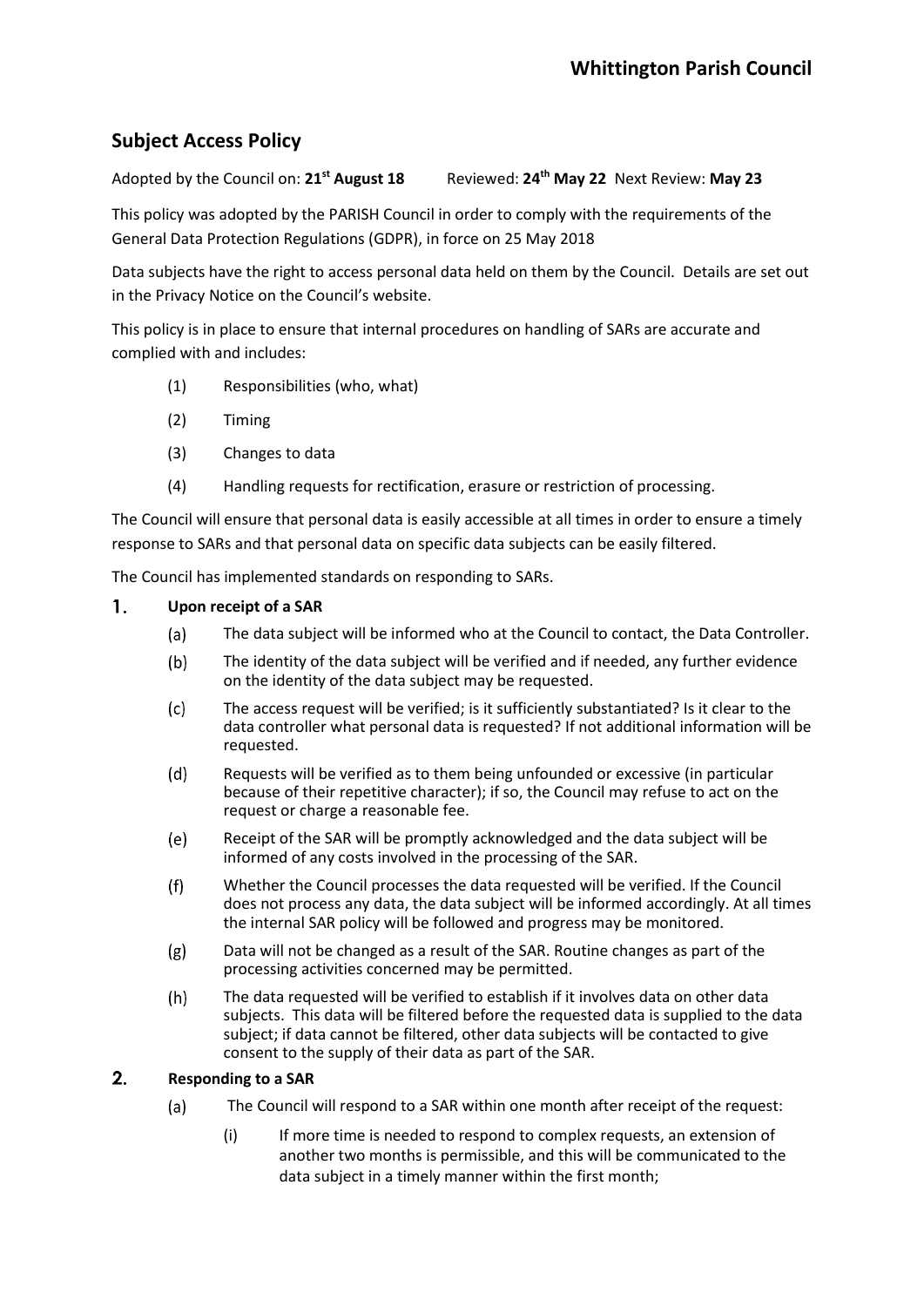- (ii) if the council cannot provide the information requested, it will inform the data subject on this decision without delay and at the latest within one month of receipt of the request.
- $(b)$ If a SAR is submitted in electronic form, any personal data will be preferably provided by electronic means as well.
- If data on the data subject is processed, the Council will ensure as a minimum the  $(c)$ following information in the SAR response:
	- (i) the purposes of the processing;
	- (ii) the categories of personal data concerned;
	- (iii) the recipients or categories of recipients to whom personal data has been or will be disclosed, in particular in third countries or international organisations, including any appropriate safeguards for transfer of data, such as Binding Corporate Rules or EU model clauses
	- (iv) where possible, the envisaged period for which personal data will be stored, or, if not possible, the criteria used to determine that period;
	- (v) the existence of the right to request rectification or erasure of personal data or restriction of processing of personal data concerning the data subject or to object to such processing;
	- (vi) the right to lodge a complaint with the Information Commissioners Office ("ICO");
	- (vii) if the data has not been collected from the data subject: the source of such data;
	- (viii) the existence of any automated decision-making, including profiling and any meaningful information about the logic involved, as well as the significance and the envisaged consequences of such processing for the data subject.
- $(d)$ Provide a copy of the personal data undergoing processing.

## **Implementing the Subject Access Requests Policy – Council Checklist on what MUST be done**

On receipt of a subject access request it must be **forwarded** immediately to the Clerk and Chairman of the Council who will **identify** whether a request has been made under the Data Protection legislation

- 1. A member of staff, and as appropriate, councillor, who receives a request to locate and supply personal data relating to a SAR **must** make a full exhaustive **search** of the records to which they have access.
- 2. All the personal data that has been requested **must** be **provided** unless an exemption applies. (This will involve a search of emails/recoverable emails, word documents, spreadsheets, databases, systems, removable media (for example, memory sticks, floppy disks, CDs), tape recordings, paper records in relevant filing systems.)
- 3. A **response must** be provided within one calendar month after accepting the request as valid.
- 4. Subject Access Requests **must** be undertaken **free of charge** to the requestor unless the legislation permits reasonable fees to be charged.
- **5.** Councillors and Clerks/managers **must** ensure that the staff they manage are **aware** of and follow this guidance.